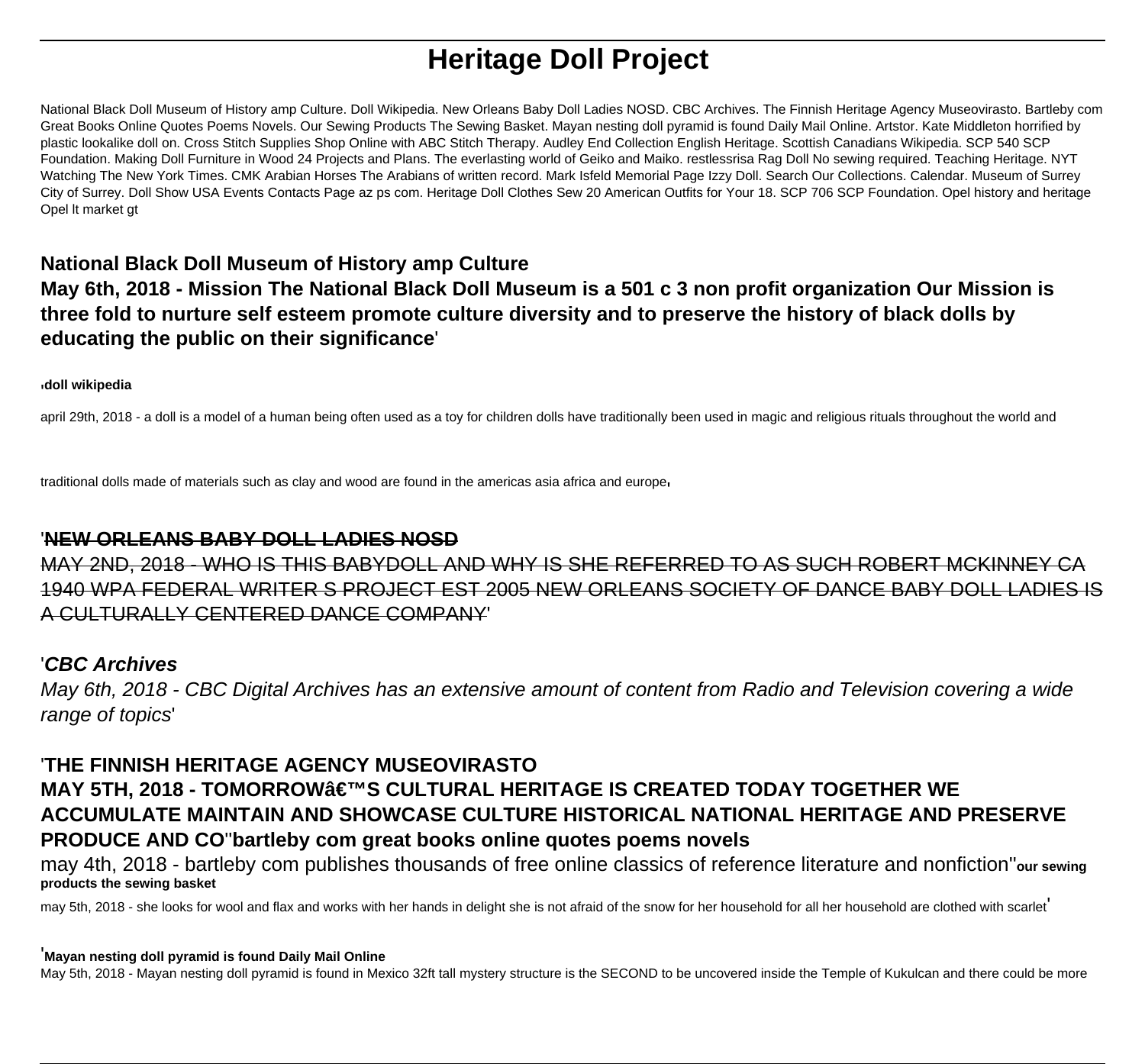'**Artstor**

May 4th, 2018 - Read our system requirements''**kate middleton horrified by plastic lookalike doll on**

april 5th, 2013 - the duchess of cambridge s reaction as she was presented with a lookalike doll of herself said it all no oh no is that me does my hair really look like that'

'

# '**Cross Stitch Supplies Shop Online with ABC Stitch Therapy**

May 1st, 2018 - Cross stitch supplies from ABC Stitch Therapy We sell cross stitch charts kits fabrics needle threads everything you need to make beautiful cross stitch designs'

# '**AUDLEY END COLLECTION ENGLISH HERITAGE**

**MAY 4TH, 2018 - AUDLEY END COLLECTION WHEN AUDLEY END WAS BUILT BY THOMAS HOWARD 1ST EARL OF SUFFOLK BETWEEN 1605 AND 1614 IT WAS THE SIZE OF A PALACE SUITABLE FOR A ROYAL VISIT**' '**SCOTTISH CANADIANS WIKIPEDIA**

MAY 2ND, 2018 - SCOTTISH CANADIANS ARE PEOPLE OF SCOTTISH DESCENT OR HERITAGE LIVING IN CANADA AS THE THIRD LARGEST ETHNIC GROUP IN CANADA AND AMONGST THE FIRST EUROPEANS TO SETTLE IN THE COUNTRY SCOTTISH PEOPLE HAVE MADE A LARGE IMPACT ON CANADIAN CULTURE SINCE COLONIAL TIMES'

# '**SCP 540 SCP Foundation**

**May 4th, 2018 - Item SCP 540 Object Class Safe Special Containment Procedures All instances of SCP 540 are to be handled and stored according to standard protocols for similar non anomalous live munitions with the exception that all locations housing SCP 540 are to be equipped with a secondary overhead sprinkler system capable of dousing any given room**''**Making Doll Furniture In Wood 24 Projects And Plans**

May 6th, 2018 - Making Doll Furniture In Wood 24 Projects And Plans Perfectly Sized For American Girl And Other 18 Dolls Dennis Simmons On Amazon Com FREE Shipping On Qualifying Offers Lt DIV Gt The Patterns Included In This Woodworking Project Guide Are Sized For 18 Inch Dolls Such As The Popular American Girl Dolls And Can Be Scaled For Larger Or Smaller''**The everlasting world of Geiko and Maiko**

May 6th, 2018 - Life in the Kagai cherishes the delicate transition of the seasons with lovely hair ornaments of Maiko and the interior decor of the rooms For instance

Maiko's"restlessrisa Rag Doll No sewing required

**May 4th, 2018 - Dilemma said We are making these for Activity Days this week I am so glad I found this on Pinterest What an adorable simple project that the girls will love**''**Teaching Heritage**

May 1st, 2018 - Australian 20th Century Timeline The †Australian 20th century a imeline follows events and **developments in Australia from Federation through to the year 2000 This collection of events provides another means of investigating Australia s past and trying to identify what we mean by Our Heritage**''**NYT Watching The New York Times**

May 6th, 2018 - NYT Watching TV Show And Movie Recommendations To Watch Now Or Later''**CMK Arabian Horses**